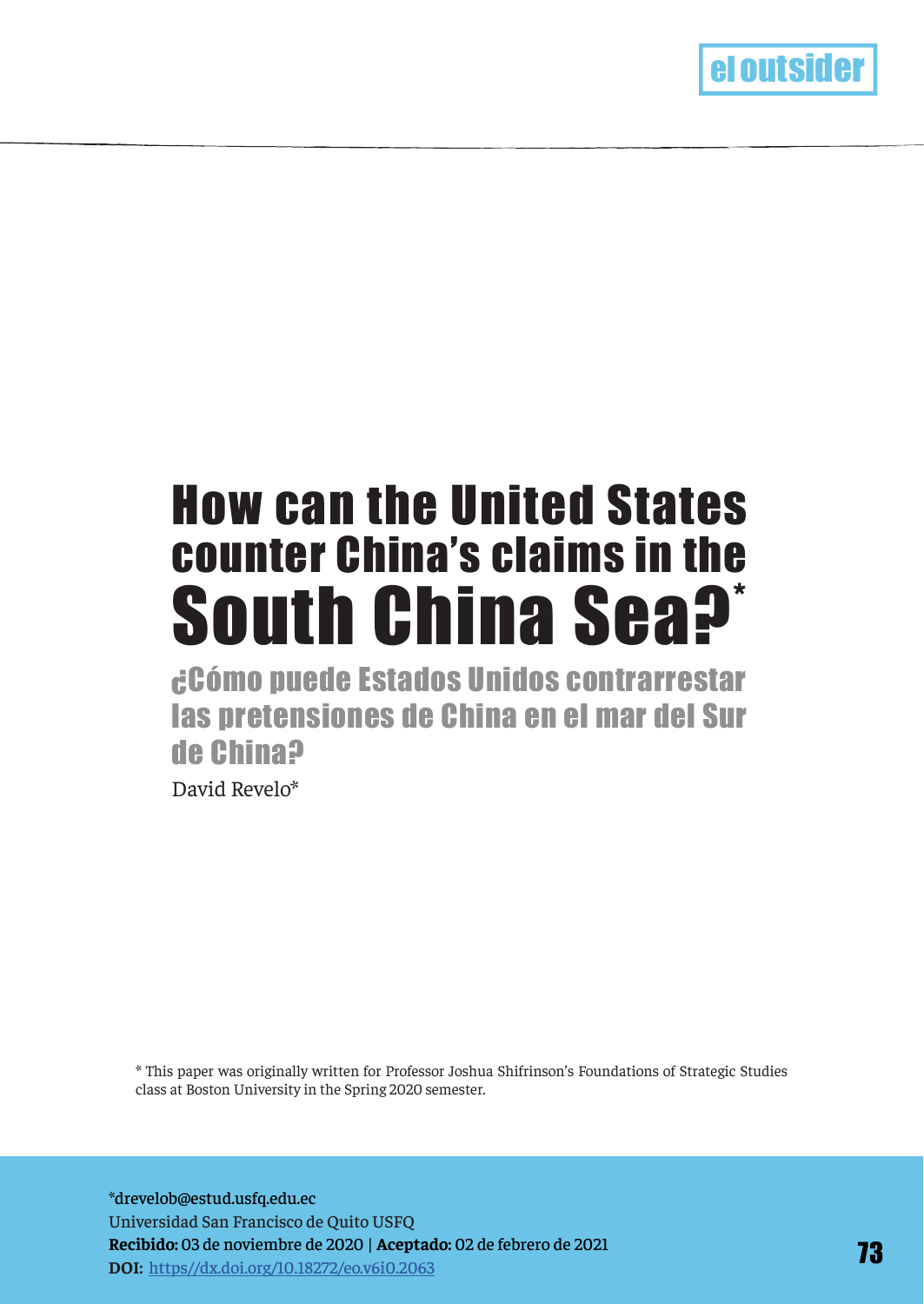# **Abstract**

Over the past decade, tensions between the United States and the People's Republic of China have increased due to China's intensifed aggression and expansion in the South China Sea. The tensions between the two countries are the result of the Chinese military campaign in the South China Sea, which aims to establish its territorial claims over a large percentage of the region, including the sovereign territories of other countries. These tensions have inevitably generated uncertainty and fear in the international community because of the possibility of a direct confict between the two countries in the future. Considering the global economic, commercial, and strategic importance of the South China Sea, the United States wants to support its regional allies to keep their legal territories unafected, peacefully resolve disputes, and preserve the norms of international law in this area. A direct confrontation between the United States and the People's Republic of China could cause long-term instability in the region and heightened danger to the world at-large. Given the situation's inherent tension and possibility for confict, it is important to analyze the best options for the United States to counter China's territorial and maritime claims in the South China Sea. Consequently, in this text the author examines a range of options involving a direct military conflict, a containment strategy, and an offset strategy.

## Keywords:

United States, People's Republic of China, South China Sea, tensions, conflict, containment strategy, offset strategy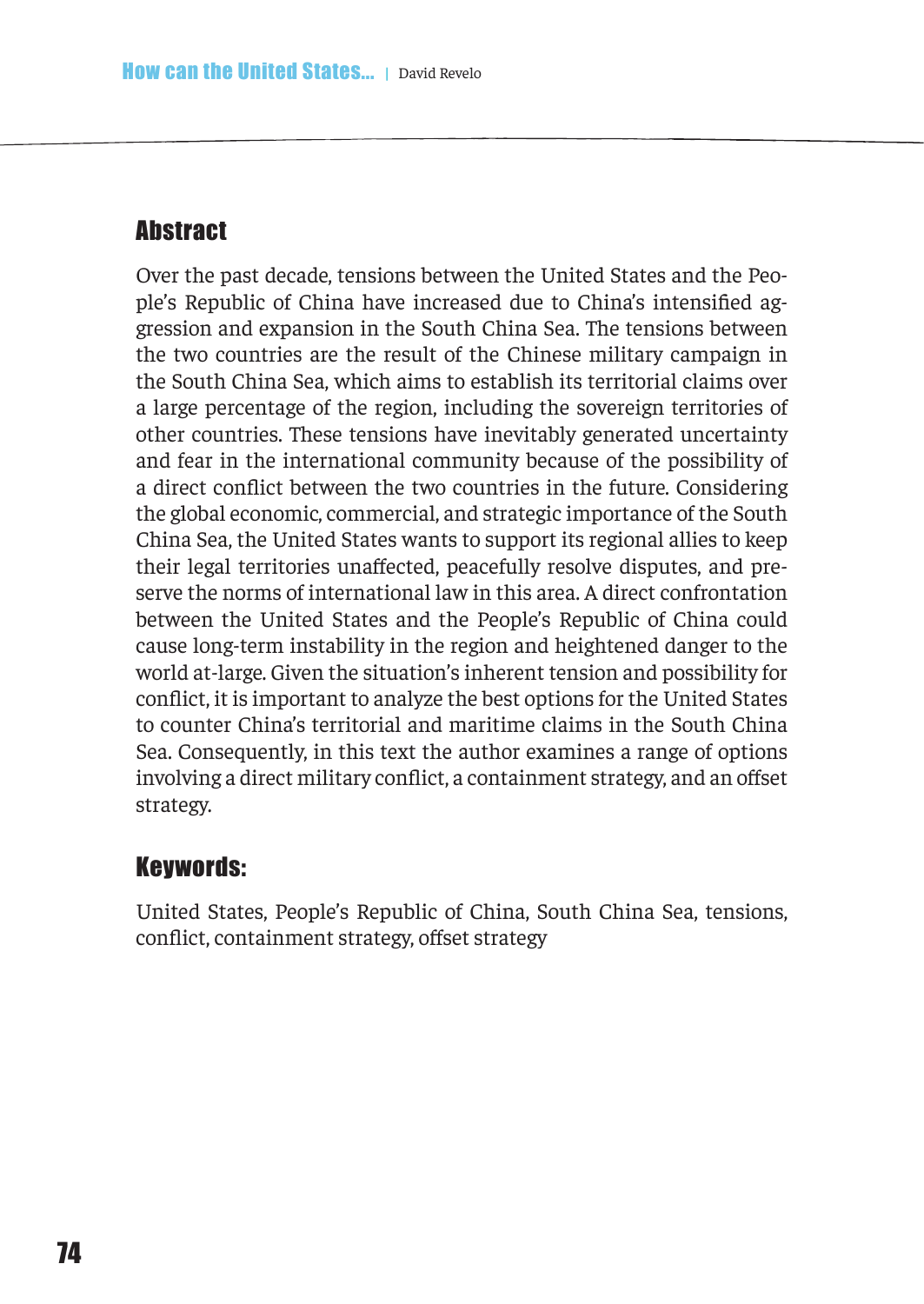## Resumen

A lo largo de la última década, las tensiones entre los Estados Unidos y la República Popular China han aumentado debido a la creciente agresión y expansión de China en el mar del Sur de China. Las tensiones entre los dos países son el resultado de la campaña militar china en el mar del Sur de China, la cual tiene como objetivo efectuar sus pretensiones territoriales sobre un gran porcentaje de la región, incluyendo los territorios soberanos de otros países. Estas tensiones, inevitablemente, han generado incertidumbre y miedo en la comunidad internacional por la posibilidad de un conficto directo entre los dos países en el futuro. Considerando la importancia global económica, comercial y estratégica del mar del Sur de China, Estados Unidos quiere apoyar a sus aliados regionales para mantener sin cambio sus territorios legales, resolver pacífcamente disputas y preservar las normas del Derecho Internacional en esta zona. Una confrontación directa entre Estados Unidos y la República Popular China podría causar inestabilidad sin precedentes y a largo plazo en la región, y un mayor peligro para el mundo en general. Dada la tensión inherente a la situación y la posibilidad de conficto, es importante analizar las mejores opciones para que Estados Unidos contrarreste los reclamos territoriales y marítimos de China en el mar del Sur de China. Consecuentemente, en este texto el autor examina una variedad de opciones incluyendo al conficto militar directo, una estrategia de contención, y una *ofset strategy*.

# Palabras clave:

Estados Unidos, República Popular China, mar del Sur de China, tensiones, conficto, estrategia de contención, *ofset strategy*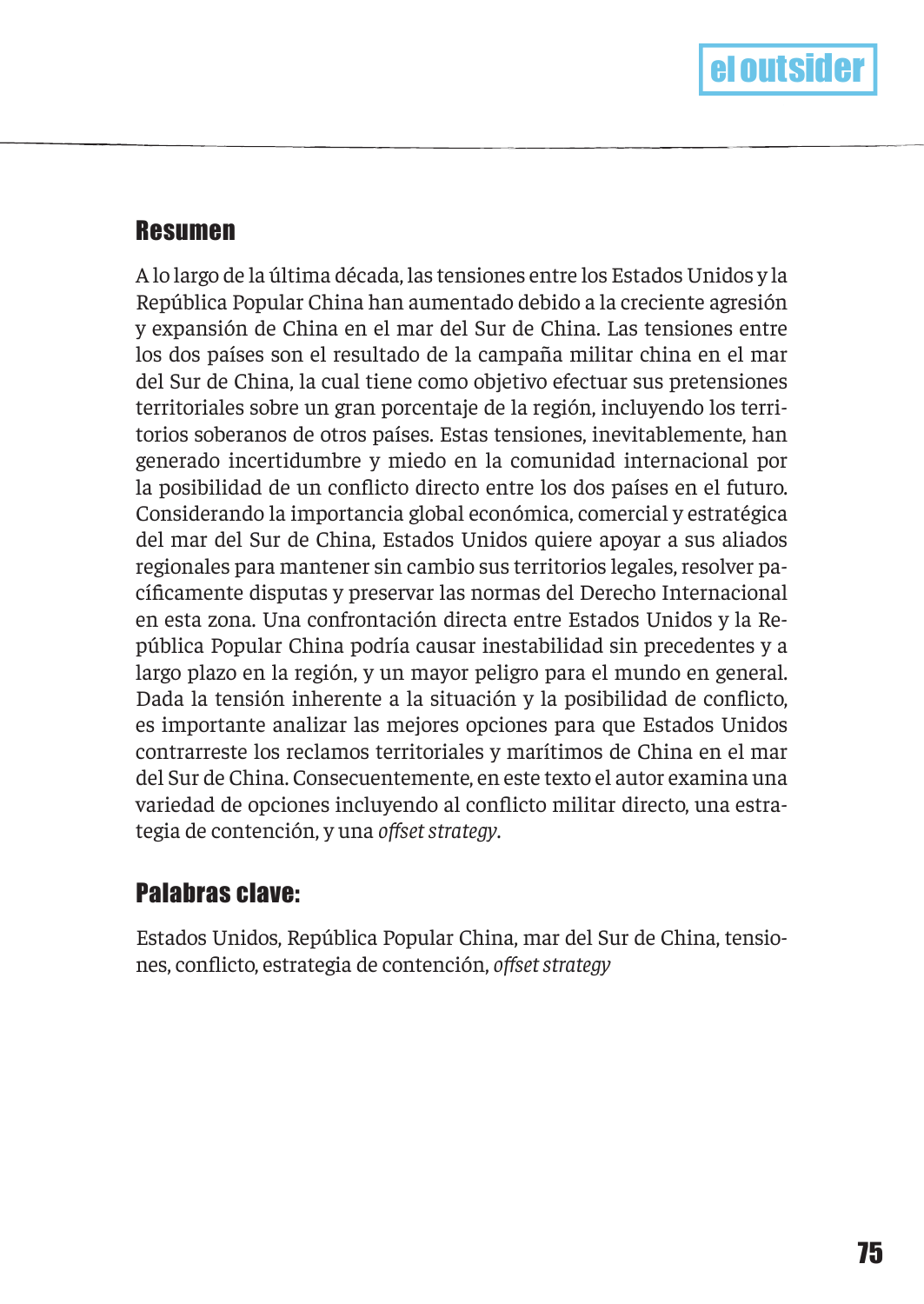During the last decade, tensions between the United States (US) and the People's Republic of China (PRC) have risen in general with the status of the South China Sea being a fashpoint. The repeated clashes and posturing in this particular area has created uncertainty in regard to the possibility of future direct confict between these great powers (Revelo and Revelo 2020). The source of tension between the US and the PRC arises from the PRC's military campaign to assert sovereignty claims over a great percentage of the South China Sea, in which other States of the region—including several US allies and partners—also have territorial claims (Zhen 2016). These Chinese aggressions have raised alarms in several countries—including the US—as the South China Sea is a major global economic, trade, and strategic zone (US Congress 2020, 1). The stated aims of the US are to support its regional allies to maintain their legal territorial claims, peacefully resolve disputes, and preserve International Law norms in this zone (Department of Defense 2019, 4), though countering Chinese expansion is undoubtedly another important goal. A direct confrontation between the US and the PRC; however, could cause historic unparalleled instability and harm to the world (Rand Corporation 2011, 2). Because of this confict's inherent importance, this text analyzes what options exist for the United States to counter China's territorial and maritime claims in the South China Sea. First, the historical background of this issue is explained. Then, after briefy indicating why policy options which support a direct military confict have been excluded, the text proposes, explains, and analyzes the merits and drawbacks of two strategies: containment and ofset. Finally, this paper concludes by justifying why a containment strategy is the most efective policy option for the U.S. to adopt.

## **Background**

The South China Sea is a major global economic, trade, and strategic zone. It is extremely rich in natural resources, as it has been determined to possess proven reserves of approximately 11 billion barrels of oil, 190 trillion cubic feet of natural gas, and additional undiscovered but rich estimated reserves (U.S. Energy Information Administration 2013, 2). Likewise, one third of global shipping (21% of international trade)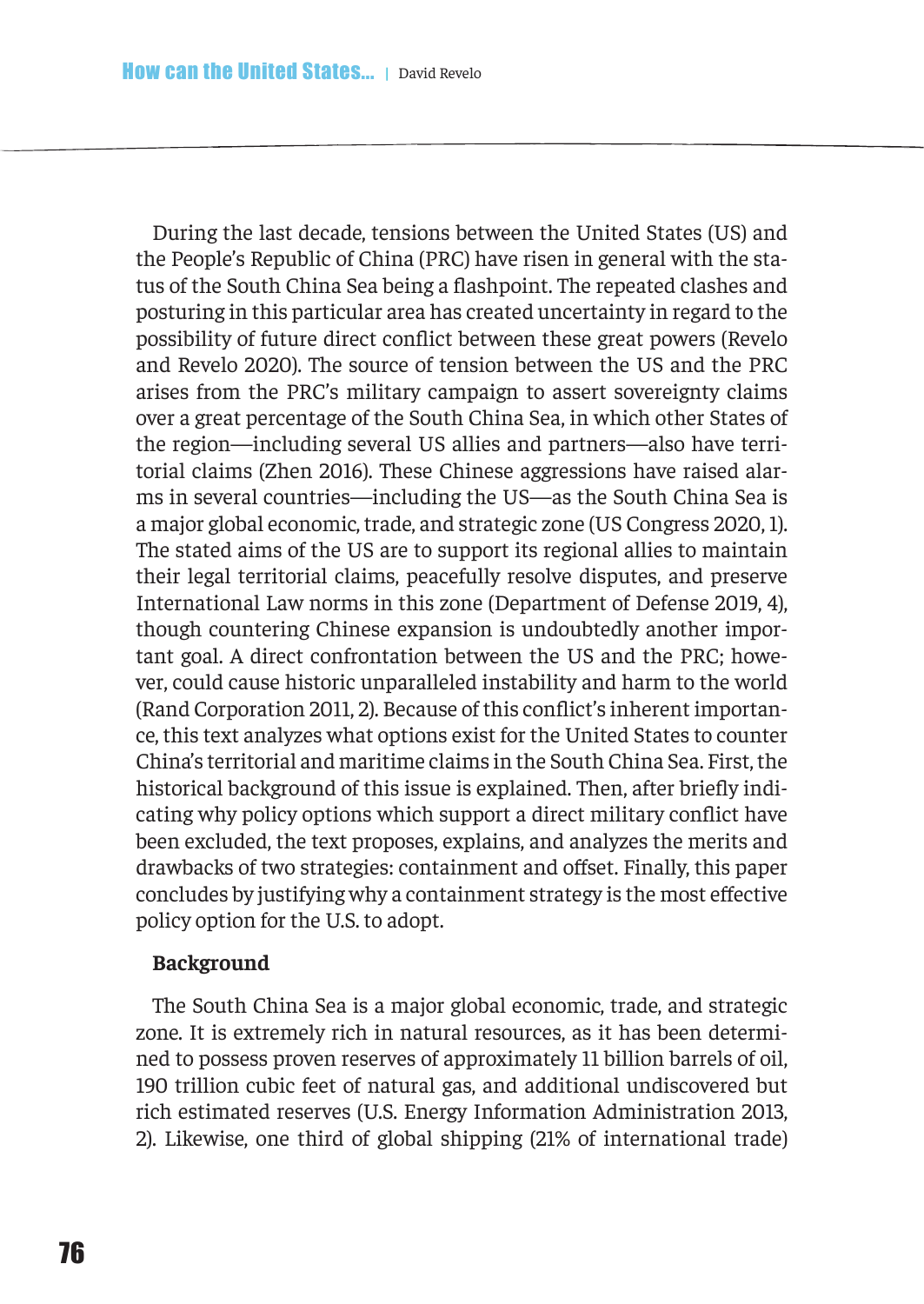

passes through the South China Sea, which represents around US\$ 3.37 trillion a year (China Power Project, 2019). Its sea lanes are of signifcant importance to countries because of trade, energy supplies, transit, and operational military signifcance (Babbage 2017, 11; LaFond 2020). Interrelated, its strategic importance has to do with economic reasons as well as the geopolitical aspect. A country that controls the South China Sea would condition the trade that passes through the area, control its natural resources, and would establish a deterrent projection zone (US Congress 2020, 2).

The tensions in the region date back to 1953, when the PRC redefned its claims on the South China Sea and published the so-called "nine-dash line", which comprehends around 90 percent of the disputed area and has greatly enhanced China's activity in the region.2 These tensions widely increased with the 1982 United Nations Convention on the Law of the Seas (UNCLOS) which, among numerous other rules, established that coastal nations have the right to an area of 12 nautical miles from its coast and a 200 nautical mile exclusive economic zone.3 Several incidents occurred after the establishment of UNCLOS, including the 1988 clash between China and Vietnam in the Johnson Reef in the Spratly archipelago and the early 1996 battle between Chinese and Philippine naval vessels in the Mischief Reef (Council on Foreign Relations 2020). Although China ratifed UNCLOS in 1996, mere months after the mentioned incident, in 2009, the PRC oficially submitted to the United Nations a map with its "nine-dash line" and has since taken a more revisionist and coercive approach to the disputed areas of the South China Sea (Brands and Cooper 2018, 11).4

<sup>2</sup> The "nine-dash line" is a demarcation used by the People's Republic of China for its territorial and maritime claims in the South China Sea. For more about the 'nine-dash line', see Beina Xu, 2014, "South China Sea Tensions," Council on Foreign Relations, May 14, 2014. Accessed November 29, 2020. https:// www.cfr.org/backgrounder/south-china-sea-tensions

<sup>3</sup> For more about UNCLOS, see United Nations, 1982, Convention on the Law of the Sea, New York: Secretary General of the United Nations. Accessed November 29, 2020. https://www.un.org/depts/los/ convention\_agreements/texts/unclos/unclos\_e.pdf

<sup>4</sup> For a deeper history of maritime disputes in the South China Sea, see Council on Foreign Relations, 2020, "China's Maritime Dispute," Council on Foreign Relations. Accessed November 29, 2020. https://www.cfr.org/interactives/chinas-maritime-disputes?cid=otr-marketing\_use-china\_sea\_Info-Guide#!/chinas-maritime-disputes?cid=otr-marketing\_use-china\_sea\_InfoGuide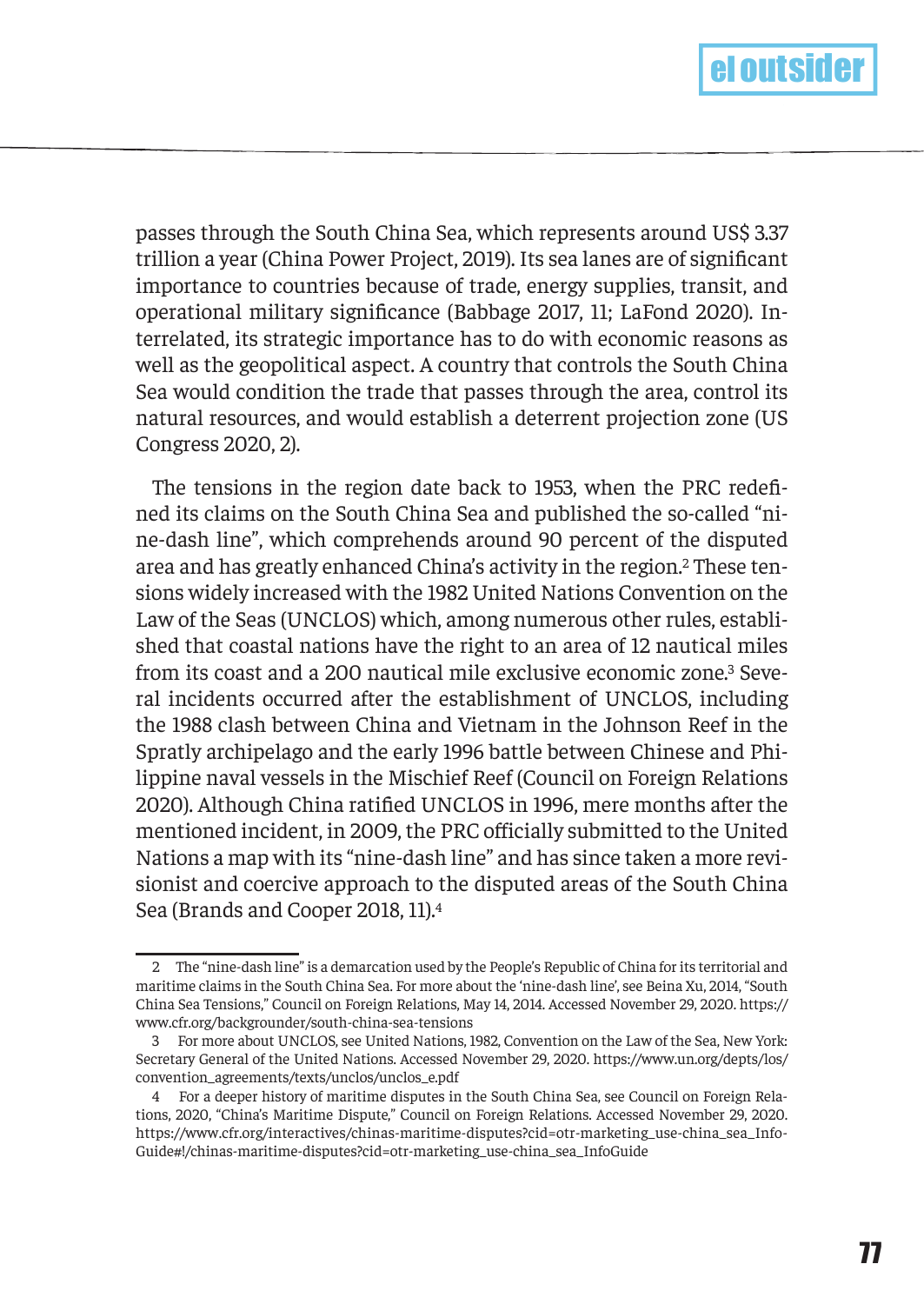The contested territories in question in the South China Sea include the Spratly Islands, the Paracel Islands, and the Scarborough Shoal, among others. Parts of these territories, however, are also claimed by countries like Philippines, Malaysia, and Vietnam (See Figure 1) (SCMP Reporter 2019). While these countries support their claims under the International Law principles of maritime rights established in UNCLOS, China has claimed to have a 'historical right' to the South China Sea, which is portrayed with the "nine-dash line" (Brands and Cooper 2018, 15). To further those claims, the PRC has constructed and militarized artifcial islands in the South China Sea, extending their military capabilities and presence in it (Beech 2018). Some of the afected countries in the region, like the Philippines, are historical US allies or current political partners. The US has established a strategy to help its allies and partners to conserve their legal territorial claims, to support the peaceful resolution of disputes, and to preserve International Law rules and norms in this zone, while also preparing to be ready to launch attacks against the PRC in case of war (Department of Defense 2019, 3-4).



*Figure 1: Territorial claims by diferent countries in the South China SeaPage, Jeremy. 2016. "Tribunal Rejects Beijing's Claims to South China Sea." The Wall Street Journal, July 12, 2016. Accessed November 29, 2020. https://www.scmp.com/news/asia/southeast-asia/ article/3034207/vietnam-orders-car-importer-ditch-china-map-app-over-nine*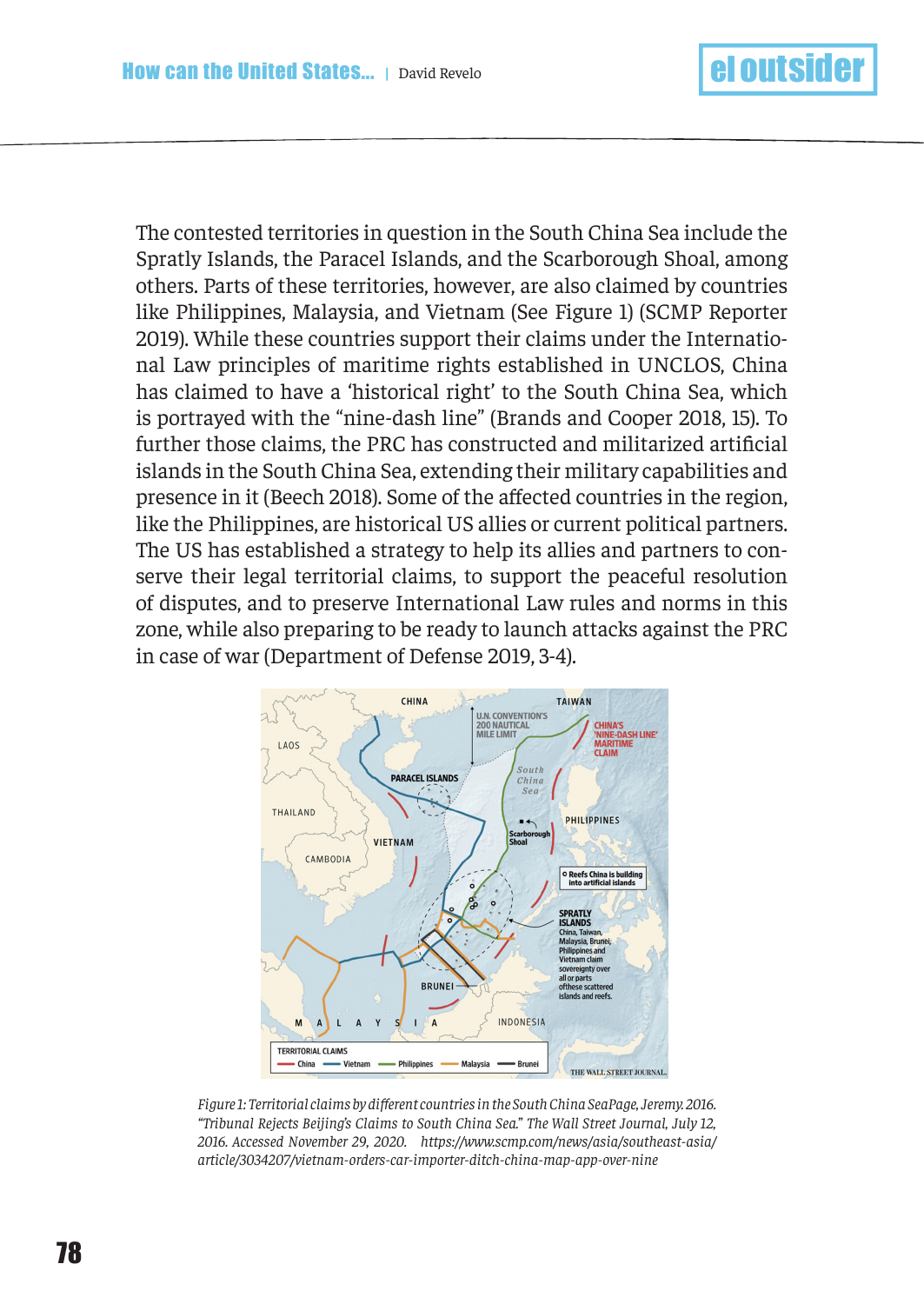

However, these eforts have not been able to change the PRC's behavior (Beech 2016); not even the international mechanisms to resolve disputes have been able to achieve this. In 2016, The Permanent Court of Arbitrations ruled in favor of the Philippines's arbitration recourse concerning the legality of China's claimed "nine-dash line", their activities in the South China Sea, and the extent of maritime entitlements in the region, a ruling which was subsequently rejected by the PRC (Pemmaraju 2016, 272). Given the Chinese intransigence on the issue, the US needs to fnd an efective strategy to peacefully resolve these disputes, preserve International Law rules, and support its allies and partners in their legal territorial claims.

#### **Reasons for not having an ofensive strategy**

Although, some scholars and policymakers have widely discussed 'militarily efective' options which could roll back the PRC's claims in the South China Sea, any strategy that falls under this category poses a high risk of confict escalation (Pickrell 2019). The PRC has clearly stated that the South China Sea is part of their national vital interests (Brands and Cooper 2018, 19). Following the logic of the scholars who defend an ofensive strategy, to achieve short-term rollback goals, the US would need to engage in a direct military confict. However, the PRC possesses a large nuclear weapons arsenal, and any type of direct confict could risk escalation to a nuclear confrontation.5 This is defnitely not in the best interest of the US, as it could follow the "mutually assured destruction" doctrine, which would translate into a global catastrophe. Therefore, the author excludes any option or strategy that supports a direct military confict.

#### **A containment strategy**

One of the viable options that the US has is a containment strategy. To do this, a defensive-deterrent strategy in which US and its Asian allies

<sup>5</sup> For more information on the risks of a nuclear confict between the US and China because of an ofensive US strategy, see Caitlin Talmadge, 2018, "Beijing's Nuclear Option: Why a U.S.-Chinese War Could Spiral Out of Control." Foreign Afairs, November/December, 2018. Accessed November 29, 2020. https://www.foreignafairs.com/articles/china/2018-10-15/beijings-nuclear-option.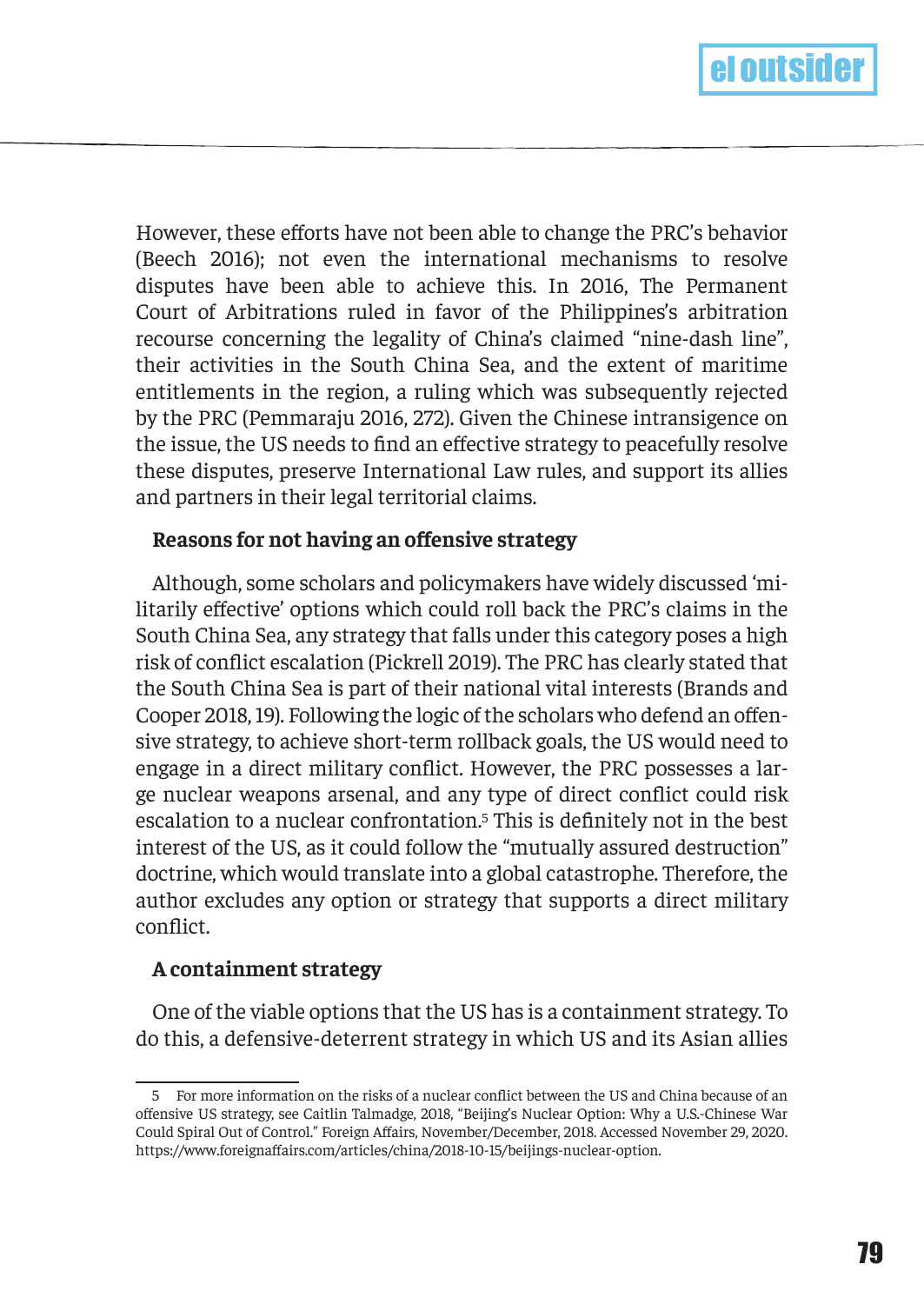promote mutual security networks would be implemented. Deterrence, in essence, consists in preventing hostile action by threatening the adversary with punishment (Schelling 1966, 35-91). The main idea will revolve around the "credible use of limited force". Therefore, the logic of this strategy consists of preventing the PRC from building additional islands or seizing additional territories (Brands and Cooper 2018, 21). First, the US along with its allies and partners in the Asia Pacifc region would have to establish a clear security partnership platform, led by the US, with Japan and Australia as the biggest regional powers. Ideally, Vietnam, the Philippines, Malaysia, Singapore, South Korea, and Taiwan would also be part of this initiative. The US, Japan, and Australia would work with the other partners to help them strengthen their own defense industries and systems in areas of surveillance, communications, and weapons (Babbage 2017, 60). Specifcally, with the assistance of the US, the anti-access/area denial (A2/AD) capabilities of the allies and partners in Asia Pacifc would be strengthened (Gholz, Friedman, and Gjoza 2019, 181). A2/AD are defense systems to prevent an adversary from seizing or crossing an area of land, sea, or air (Charles Koch Institute 2020).

By denying the PRC an assured military victory in the South China Sea, it would be ultimately deterred to further its expansionist claims (Beckley 2017, 80; Gomez 2016). This would construct a common operating system in the region's frst island chain (see Figure 2) to help the allies and partners protect against any Chinese operation on their lawful territory. US forces would still be in the East Asian periphery.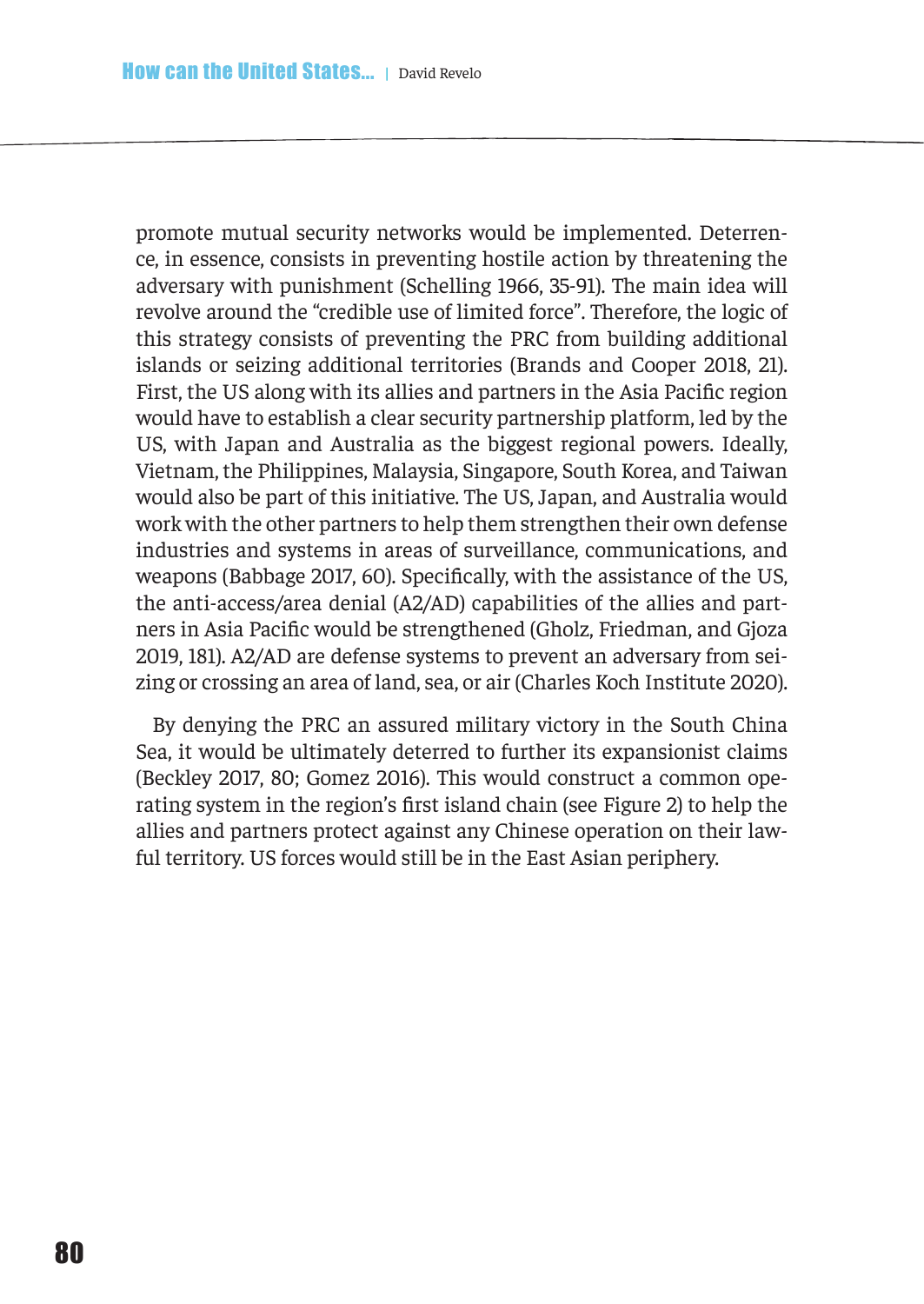

*Figure 2: South China Sea's Island Chains by implementing a containment strategy, the US, Japan, and Australia (and ideally the Philippines, Malaysia, Singapore, South Korea, Vietnam, and Taiwan) would have a common operating system in the region's frst island chain. Sanders, Sol. 2014 . "China's new map includes 'Second National Territory' of oceans." Consortium of Defense Analysts, July 11, 2014. Accessed November 29, 2020. https://cofda.fles.wordpress.com/2013/12/1st-and-2nd-island-chains.jpg*

This strategy has both merits and drawbacks. Among the merits, the US would be spending less money, as it would not have to pay for costly power projection operations from the far-continental US, and because Asian-Pacifc allies would be developing their own A2/AD systems (with the assistance of the US, not freely). The case of the European Union (EU) can help to illustrate this example. For instance, the EU is planning to expand its military defense program after acknowledging the importance of developing their own defense system against threats, in particular the threat of increased Russian aggression (European Commission 2020; De Lea 2018).6

<sup>6</sup> The EU's defense program expansion is also infuenced by the US' weakening of commitment to the North Atlantic Treaty Organization.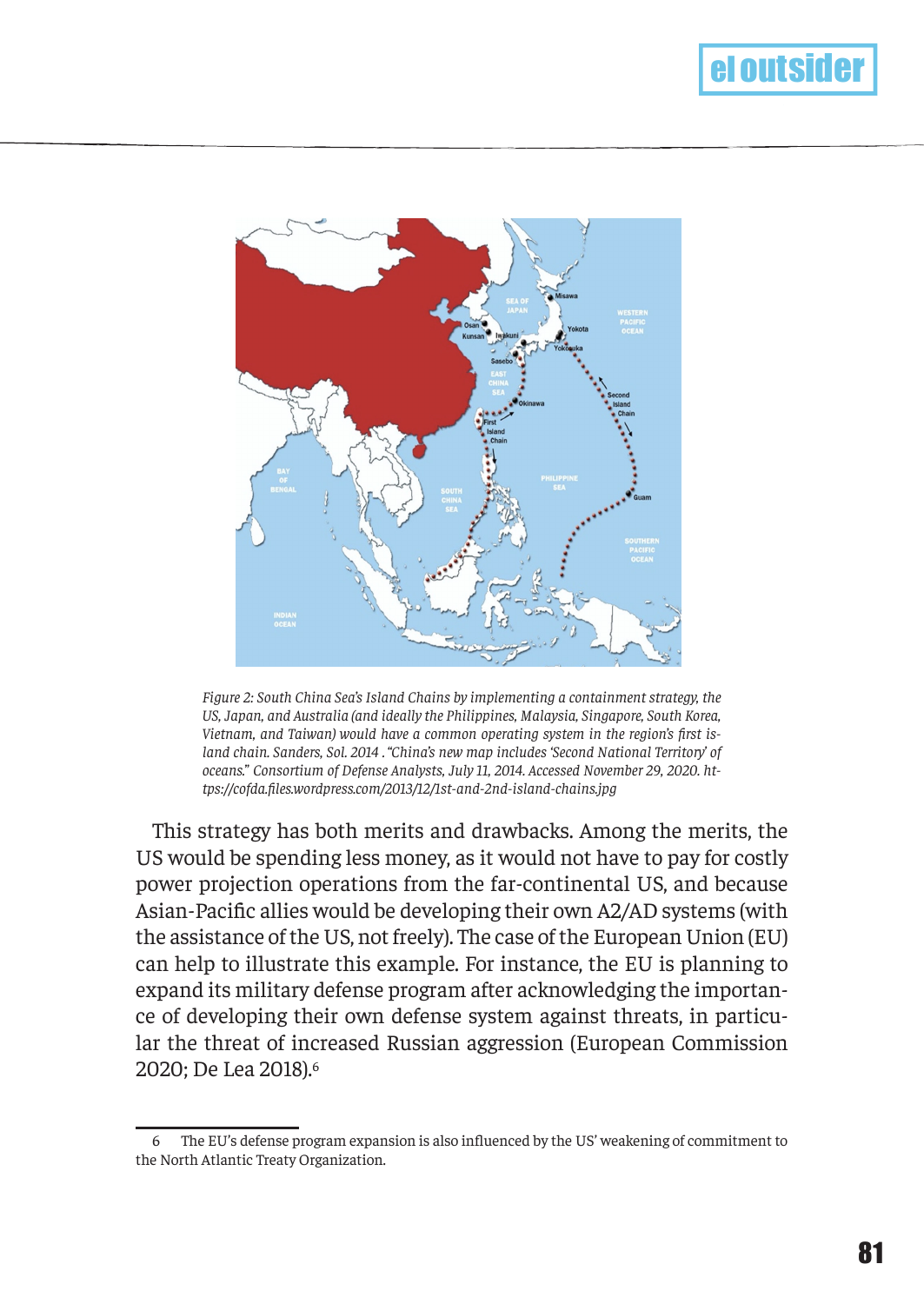Consequently, even if Asian-Pacifc nations perceive that the US is stepping back, regional players would acknowledge the importance of implementing the proposed system to defend their territories against the PRC's threats. Additionally, the US would reduce its troops' exposure.

 In regard to the tradeofs of this strategy, Asian-Pacifc countries could perceive this as an attempt of abandonment by the US. For instance, Japan has already stated its fears of abandonment by the US if it is attacked by North Korea or China (Tsuruoka 2017). Countries might also not want to increase their defense budgets to implement the system. Furthermore, this option poses a



big challenge for the US, as it would have to implement determined diplomacy, diplomatic investment, multilateralism, and engagement in regional institutions to ensure the development of the strategy. Defnitely, the PRC would react against this strategy, seeking out allies in the region, possibly furthering a diplomatic and arms race with the US. Relatedly, the implementation of this strategy could take many years considering the negotiation and implementation timeframe, giving space to the PRC to further its dominance in the region.

### **An ofset strategy**

A different option open to the US consists of an offset strategy. In essence, this strategy is less aggressive and focuses on long-term gains (Brands and Cooper 2018, 22). An offset strategy would penalize the PRC's gains by inficting cost-imposition policies in two fronts: the political and the economic. On the political front, the strategy would consist of sponsoring research and making public the PRC's excesses in their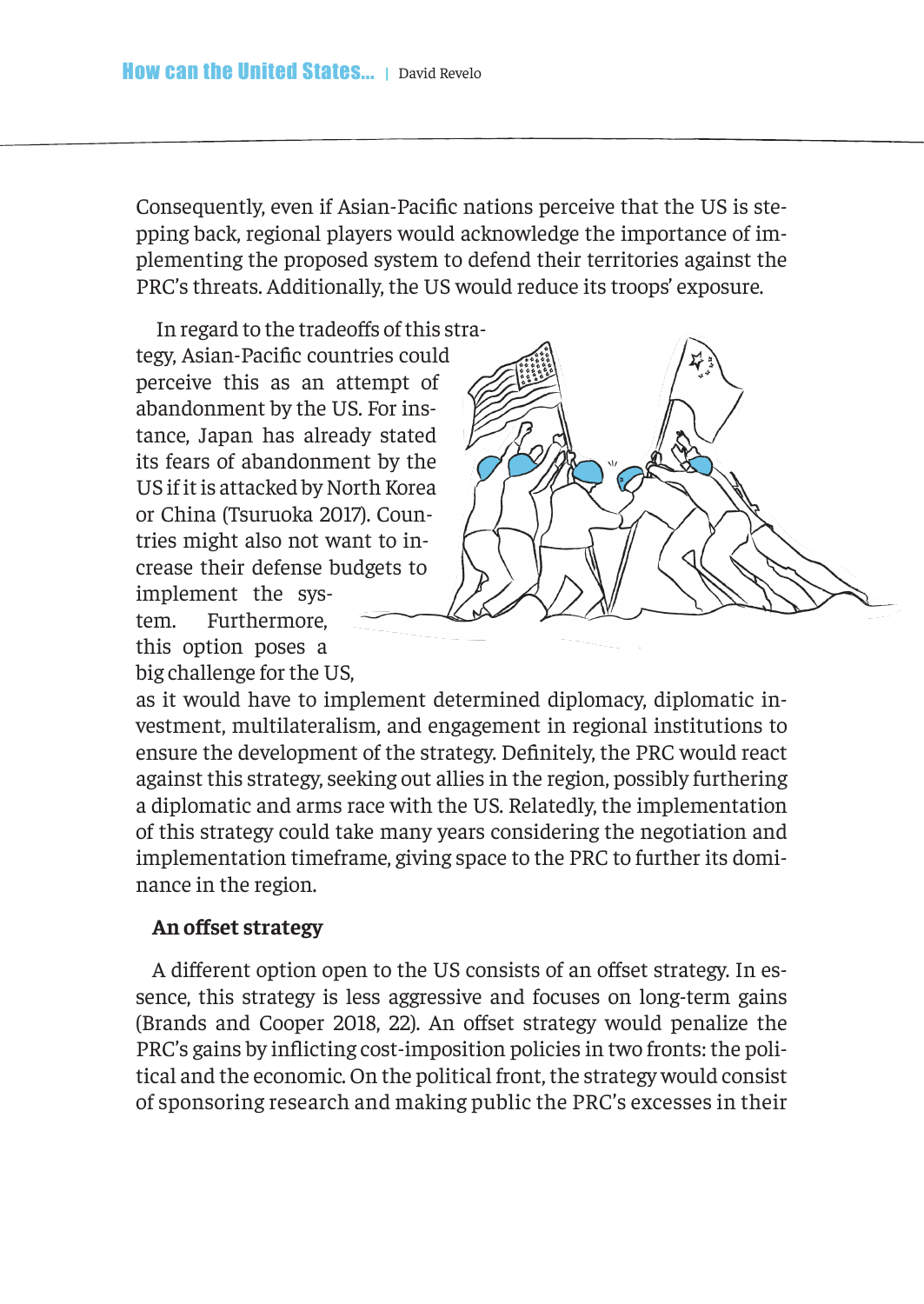

State-owned enterprises, corruption, and unlawful assertions to increase the political costs of its actions and diminish its international reputation. For instance, the US might want to push for excluding the PRC from participating in international events such as the G20, based on its unlawful behavior (Babbage 2017, 63). Also, symbolic actions could be contemplated like when, in 2018, the US disinvited the PRC from multilateral military exercises (Cooper 2018). In the economic realm, pressure would be applied as fnancial sanctions and embargoes (Beckley 2017, 93). For instance, in sight of Chinese unlawful land assertions, the US, in cooperation with strategic partners, would apply economic sanctions on corporations implicated in such events. Broader bilateral or multilateral economic initiatives involving China would also be deferred (Brands and Cooper 2018, 23). But mainly, the US would push for excluding the PRC from involvement in strategic sectors of allies and partners while encouraging economic cooperation with emerging economies like India. Therefore, by making the PRC bear signifcant costs for any expansionist gains in the South China Sea, in the long term, Chinese leaders might fnd out that their short-term gains in the South China Sea are broader strategic loses and further US' long-term gains.

This strategy has both merits and drawbacks. In regard to its merits, the logic of the strategy preconceives that halting the PRC's expansion is not necessarily the only way in which the US can maintain a more general position in the region (Brands and Cooper 2018, 23).If the political and diplomatic efforts are effectively implemented, the US could make each expansionist action result in a strategic loss over time for the PRC, as they would be continuously punished for them. Consequently, the US does not directly risk a conflict with the PRC in the South China Sea, zone where the PRC might have the upper hand (Rand Corporation 2011). At the same time, this strategy would communicate to the PRC that its behavior is being checked by the US and its allies' upgrades in the military realm. 7 The US could triumph in the region without getting involved in a direct confict.

In regard to the drawbacks, this is a long-term strategy, and, accordingly, it might not prevent China initially in continuing to seek for new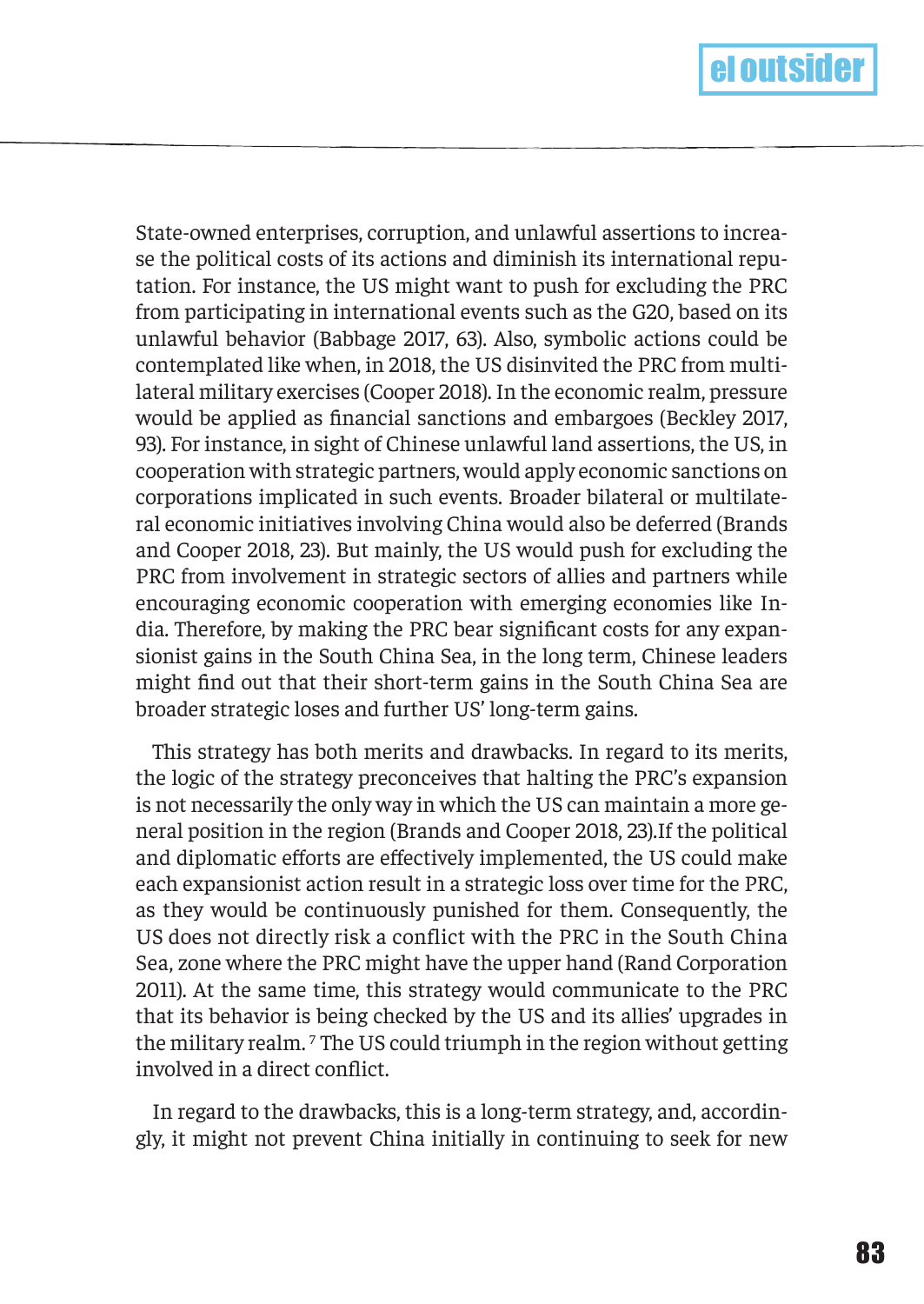territorial gains. For instance, the PRC–like Iraq in the First Gulf War may not consider these political and economic threats of punishment as credible or serious enough to induce diferent behavior (Schettino 2009, 4). Also, because of a passive attitude toward Chinese short-term gains, abandonment from the US in the region could be wrongly signaled. As a result, some of the countries involved in the South China Sea dispute might bandwagon the PRC, as it would present itself as the regional hegemon.8 Finally, in imposing economic costs on the PRC, the US would also sufer, since areas such as trade between the two countries would be deeply affected.

#### **Conclusion and recommendation**

So, in the end, which is the best strategic option for the US? Taking into account its national objectives, the author recommends pushing for the containment strategy, as it has shown to be the most efective policy option for the US to adopt. The diference of the containment and the offset option is that the former presents a clearer statement to the PRC. The problem with the offset strategy might rely on how clear the US can be both with the PRC and with its regional allies and partners. For instance, even if political and economic sanctions are applied against the PRC, it might fnd the cost-beneft calculation on their side when assessing the merits and drawbacks of asserting and expanding its claims. In the same vein, the PRC might also enhance its political and economic activity throughout the rest of the world to prevent States turning against them.

<sup>7</sup> For more information on the military upgrades that the US should take, see Center for New American Security, 2019, Rising to the China Challenge: Renewing American Competitiveness in the Indo-Pacifc, 2019, By: Ely Ratner et al. Accessed November 29, 2020. https://www.cnas.org/publications/ reports/rising-to-the-china-challenge#strengthen.

<sup>8</sup> If the US follows an offset strategy, its Asian allies and partners could perceive abandonment. Strengthening the US military posture in the region requires its commitment to upgrade alliances and diplomatic cooperation, as well as developing and deploying military capabilities in key points in the region. That can be costly over time.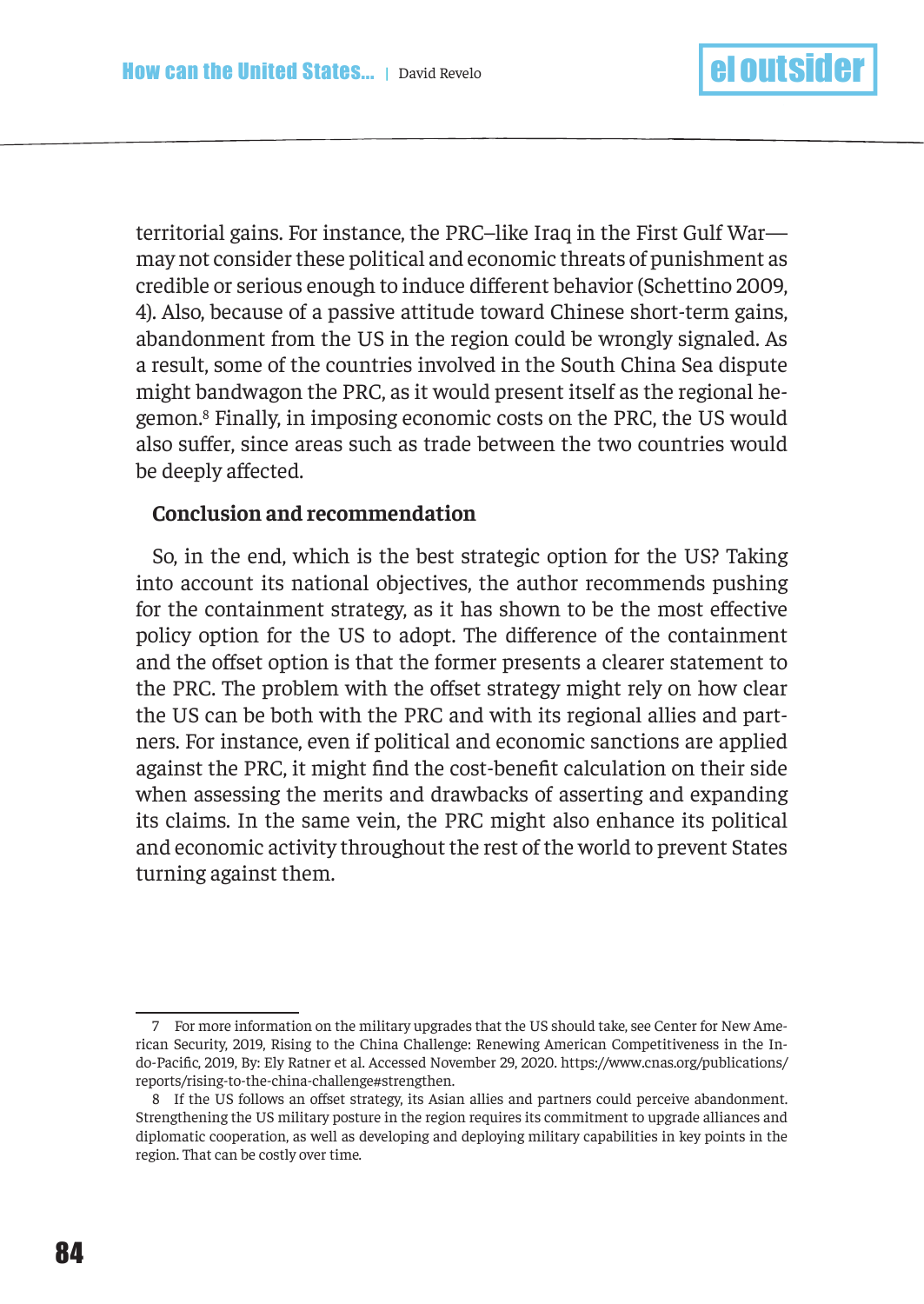

On the other hand, the containment strategy aims to assure the PRC that any attempt to seize additional territories in the South China Sea would fail. This logic does not create a direct source of confict with the PRC, while it also does not accept any further unlawful behavior.

Although the PRC would keep the gains it has achieved up to this point, its cost-beneft calculation would dissuade them from expanding its operations. Considering the historic behavior of diferent countries, the US' allies and partners would prefer to start building up their own defense systems rather than bandwagoning the PRC. Additionally, current Freedom of Navigation Operations (FONOPS) could be strengthened with the participation of the US, Japan, Australia, and India ('The Quad'), along with other ASEAN countries (Dalton 2020). This would efectively complement the US' containment strategy. Because of these reasons, the author recommends pursuing and developing a containment strategy, as it is the best and most efective way for the US to counter China's territorial and maritime claims in the South China Sea.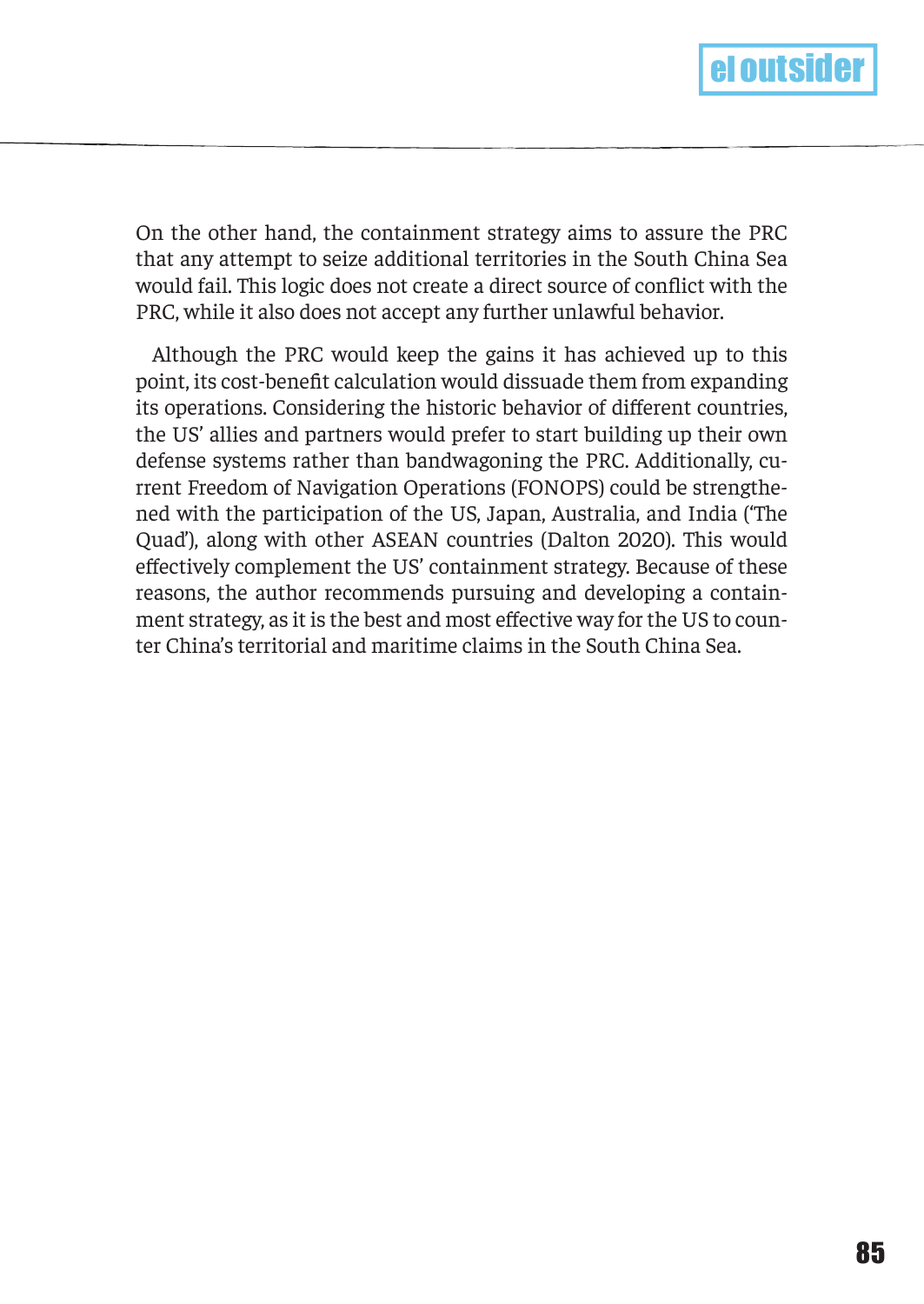## **References**

- Babbage, Ross. 2017. *Countering China's Adventurism In The South China Sea.* Washington D.C.: Center for Strategic and Budgetary Assessments. Accessed November 29, 2020. https://csbaonline.org/uploads/documents/CSBA6292-SCS\_Reprint\_ WEB.pdf
- Beckley, Michael. 2017. "The Emerging Military Balance in East Asia: How China's Neighbors Can Check Chinese Naval Expansion." *International Security* 42, no. 2 (Fall): pp. 78–119. Accessed November 29, 2020. https://www.mitpressjournals. org/doi/pdfplus/10.1162/ISEC\_a\_00294
- Beech, Hannah. 2016. "China Will Never Respect the U.S. Over the South China Sea. Here's Why." *Time USA*, July 8, 2016. Accessed November 29, 2020. https://time. com/4397808/south-china-sea-us-unclos/
	- \_\_\_\_\_\_\_\_\_\_\_\_\_. 2018. "China's Sea Control Is a Done Deal, 'Short of War With the U.S.'." *The New York Times*, September 20, 2018. Accessed November 29, 2020. https://www.nytimes.com/2018/09/20/world/asia/south-china-sea-navy. html
- Brands, Hal, and Zack Cooper. 2018. "Getting Serious About Strategy in the South China Sea." *Naval War College Review* 71, no. 1 (Winter): pp.13-32. Accessed November 29, 2020. https://digital-commons.usnwc.edu/nwc-review/vol71/ iss1/3
- Center for New American Security. 2019. Rising to the China Challenge: Renewing American Competitiveness in the Indo-Pacifc, 2019, By: Ratner, Ely, Daniel Kliman, Susanna V. Blume, Rush Doshi, Chris Dougherty, Richard Fontaine, Peter Harrell, Martijn Rasser, Elizabeth Rosenberg, Eric Sayers, Daleep Singh, Paul Scharre, Loren DeJonge Schulman, Neil Bhatiya, Ashley Feng, Joshua Fitt, Megan Lamberth, Kristine Lee, and Ainikki Riikonen. Accessed November 29, 2020. https://www.cnas.org/publications/reports/rising-to-the-china-challenge#strengthen
- Charles Koch Institute. 2020. "What is A2/AD?" *Charles Koch Institute*. September 15, 2020. Accessed November 29, 2020. https://www.charleskochinstitute.org/ blog/what-is-a2ad-and-why-does-it-matter-to-the-united-states/

China Power Project. 2020. "How much trade transits the South China Sea?"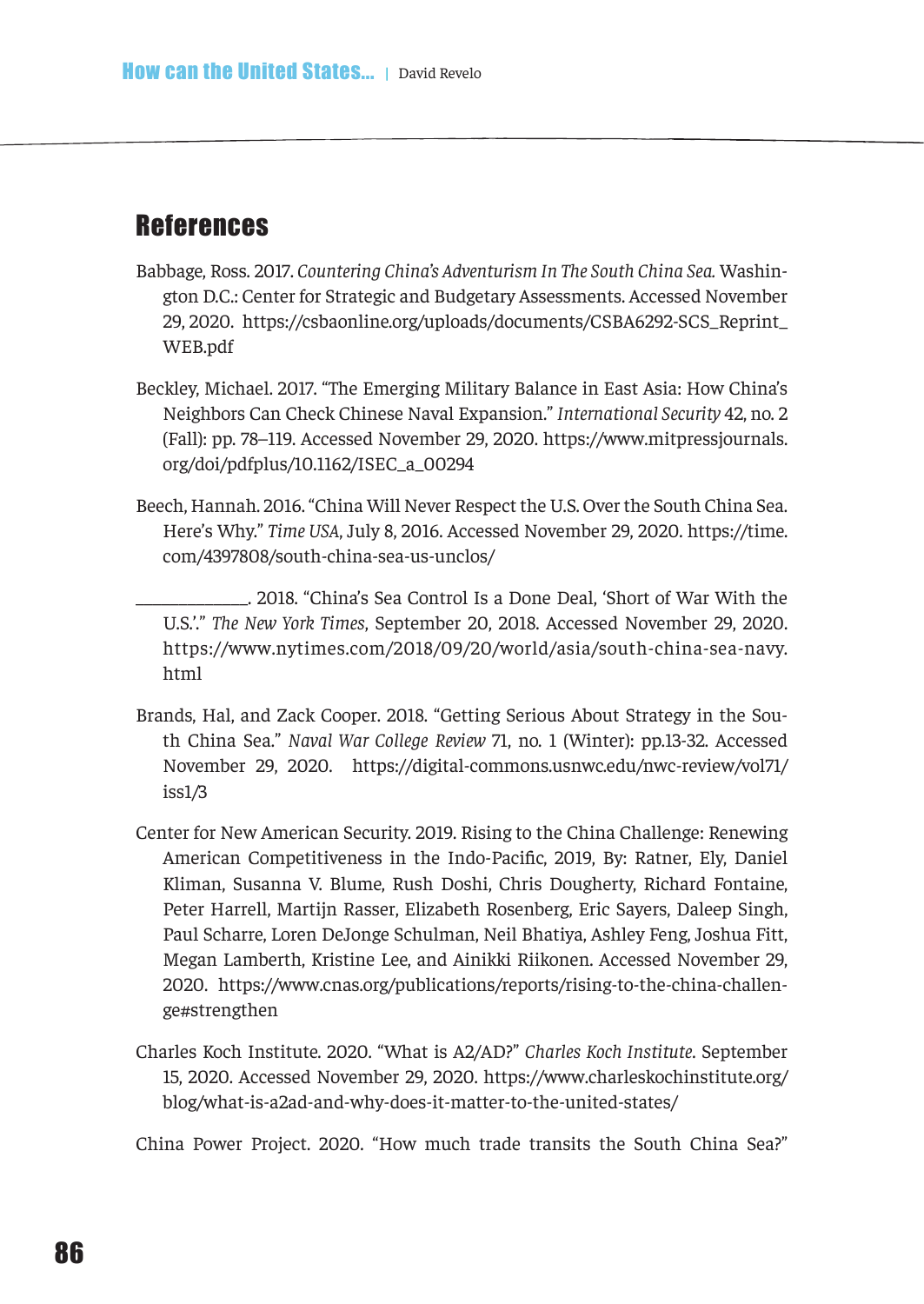

Center for Strategic and International Studies, August 26. Accessed November 29, 2020. https://chinapower.csis.org/much-trade-transits-south-chinasea/

- Cooper, Helene. 2018. "U.S. Disinvites China From Military Exercise Amid Rising Tensions." *The New York Times*, May 23, 2018. Accessed November 29, 2020. https://www.nytimes.com/2018/05/23/world/asia/us-china-rimpac-military-exercise-tensions.html
- Council on Foreign Relations. 2020. "China's Maritime Dispute." Council on Foreign Relations. Accessed November 29, 2020. https://www.cfr.org/interactives/chinas-maritime-disputes?cid=otr-marketing\_use-china\_sea\_InfoGuide#!/chinas-maritime-disputes?cid=otr-marketing\_use-china\_sea\_Info-Guide
- Dalton, Mathew. 2020. "Confronting China: Why America Needs a Maritime Strategy for Disputed Waters." *The National Interest,* January 7, 2020. Accessed November 29, 2020. https://nationalinterest.org/feature/confronting-china-why-america-needs-maritime-strategy-disputed-waters-111726
- De Lea, Brittany. 2018. "Trump bashes NATO members: Who pays what?" *Fox Business*, July 10, 2018. Accessed November 29, 2020. https://www.foxbusiness.com/ politics/trump-bashes-nato-members-who-pays-what.amp
- Department of Defense. 2019. *Indo-Pacifc Strategy Report: Preparedness, Partnerships, and Promoting a Networked Region*, 2019, By: Department of Defense. Accessed November 29, 2020. https://media.defense.gov/2019/Jul/01/2002152311/-1/- 1/1/DEPARTMENT-OF-DEFENSE-INDO-PACIFIC-STRATEGY-REPORT-2019. PDF
- European Commission. 2016. *European Defense Action Plan: Towards a European Defense Fund*. European Commission. Accessed November 29, 2020. https://ec.europa.eu/commission/presscorner/detail/en/IP\_16\_4088
- Gholz, Eugene, Benjamin Friedman, and Enea Gjoza. 2019. "Defensive Defense: A Better Way to Protect US Allies in Asia." *The Washington Quarterly* 42, no. 4 (December): 171-189. Accessed November 29, 2020. DOI: 10.1080/0163660X.2019.1693103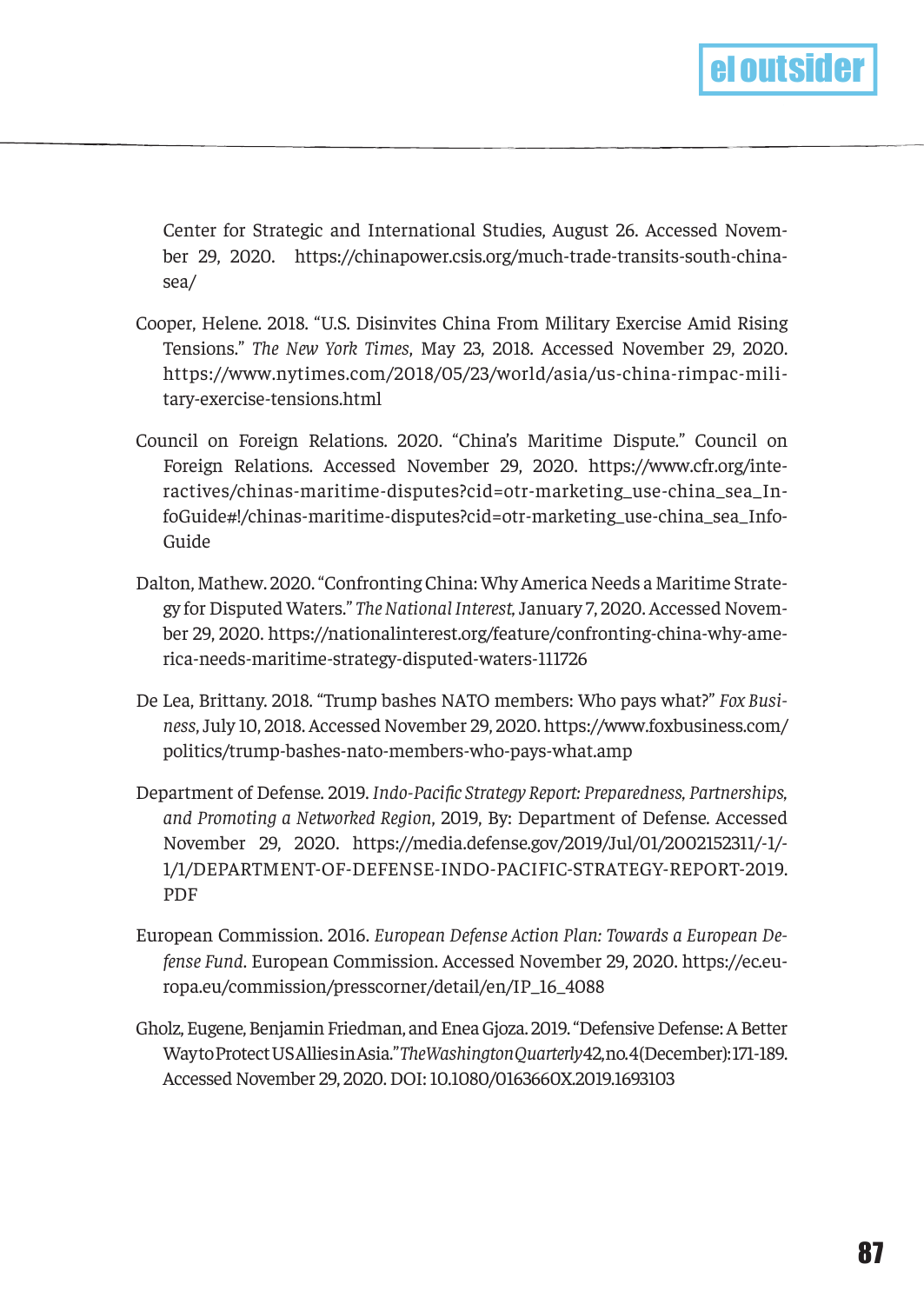- Gomez, Eric. 2016. "Taiwan's Best Option for Deterring China? Anti Access/Area Denial." *CATO Institute.* April 7, 2016. Accessed November 29, 2020. https:// www.cato.org/blog/taiwans-best-option-deterring-china-anti-accessarea-denial
- LaFond, Eugene C. 2020. "South China Sea." Encyclopaedia Britannica. April 16, 2020. Accessed November 29, 2020. https://www.britannica.com/place/South-China-Sea/Economic-aspects
- Pemmaraju, Sreenivasa Rao. 2016. "The South China Sea Arbitration (The Philippines v. China): Assessment of the Award on Jurisdiction and Admissibility." *Chinese Journal of International Law* 15, no. 2 (June): 265–307. Accessed November 29, 2020. https://doi.org/10.1093/chinesejil/jmw019
- Pickrell, Ryan. 2019. "US Navy leaders say they want to go on the ofensive against China with new weapons." *Business Insider*, February 14, 2019. Accessed November 29, 2020. https://www.businessinsider.com/us-navy-leaders-want-to-goon-the-ofense-against-china-2019-2
- Rand Corporation. 2011. What's the Potential for Confict with China, and How Can It Be Avoided? 2011, By: Dobbins, James, David C. Gompert, David A. Shlapak, and Andrew Scobell. Accessed November 29, 2020. https://www.rand.org/pubs/ research\_briefs/RB9657.html
- Revelo, Sol and David Revelo. 2020. "Estados Unidos y China: Tensiones por el liderazgo de la región Pacífco Occidental." *El Outsider* 5, n. 2 (Spring): 31-46. Accessed November 29, 2020. https//dx.doi.org/10.18272/eo.v5i0.1571
- Schelling, Thomas C. 1996. "The Art Of Commitment." In Arms and Infuence, 35- 91. Connecticut: Yale University Press. Accessed November 29, 2020. www.jstor. org/stable/j.ctt5vm52s.5.
- Schettino, Ilario. 2009. "Is Coercive Diplomacy a Viable Means to Achieve Political Objectives?" *E-International Relations*, June 29, 2009. Accessed November 29, 2020. https://www.e-ir.info/2009/06/29/is-coercive-diplomacy-a-viable-means-to-achieve-political-objectives/
- SCMP Reporter. 2019. "Explained: South China Sea dispute." *South China Morning Post*, February 16, 2019. Accessed November 29, 2020. https://www.scmp.com/ week-asia/article/2186449/explained-south-china-sea-dispute